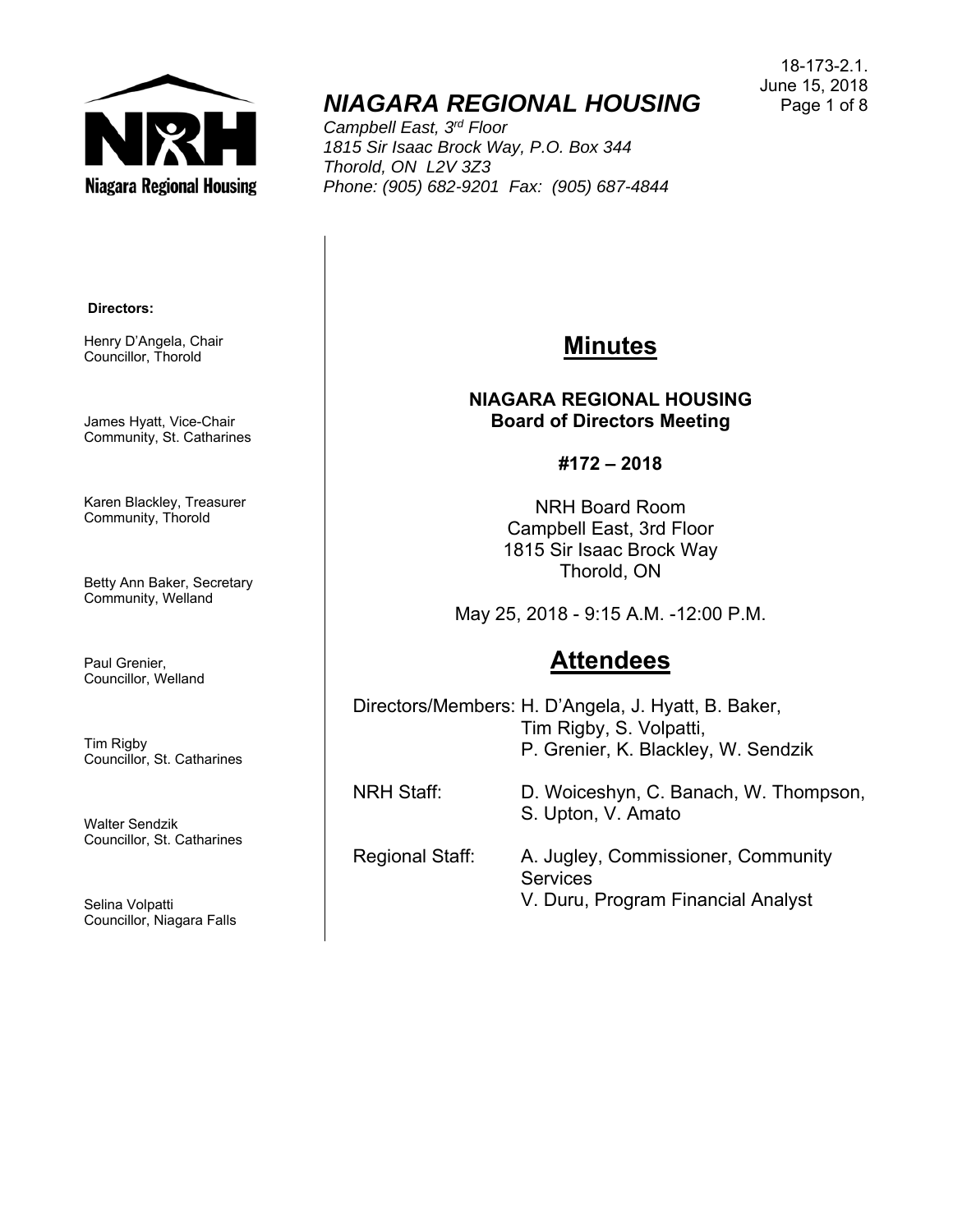A quorum being present, the meeting was called to order at 9:15 A.M.

#### **1. Adoption of Agenda/Declaration of Conflict**

*Add Minutes of May 7, 2018 Executive Committee Meeting as 7.2.* 

*Moved by S. Volpatti Seconded by T. Rigby*

#### *That the agenda be ADOPTED as amended.*

No conflicts were declared.

#### **2. Approval of Minutes**

2.1. Minutes of the April 20, 2018 Meeting

*Moved by J. Hyatt Seconded by K. Blackley*

#### *That the minutes of the April 20, 2018 meeting be ADOPTED.*

 *CARRIED* 

- 2.2. Business Arising
	- 2.2.1. Carlton Street Development Update #11- May 11, 2018 18-172-2.2.1.
	- 2.2.2. Budget Snapshot of Carlton St. New Development as of May 9, 2018  $-18-172-2.2.2$

*Moved by W. Sendzik Seconded by S. Volpatti* 

*That the NRH Board of Directors RECEIVE 18-172-2.2.1., Carlton Street Development Update #11 and 18-172-2.2.2. Budget Snapshot of Carlton St. New Development as of May 9, 2018, for information.* 

*CARRIED* 

- **3.** Presentation not scheduled
- **4.** Reports
	- 4.1. Environmental Scan of Initiatives Affecting Housing Report 18-172-4.1.

*Moved by K. Blackley Seconded by B. Baker* *CARRIED*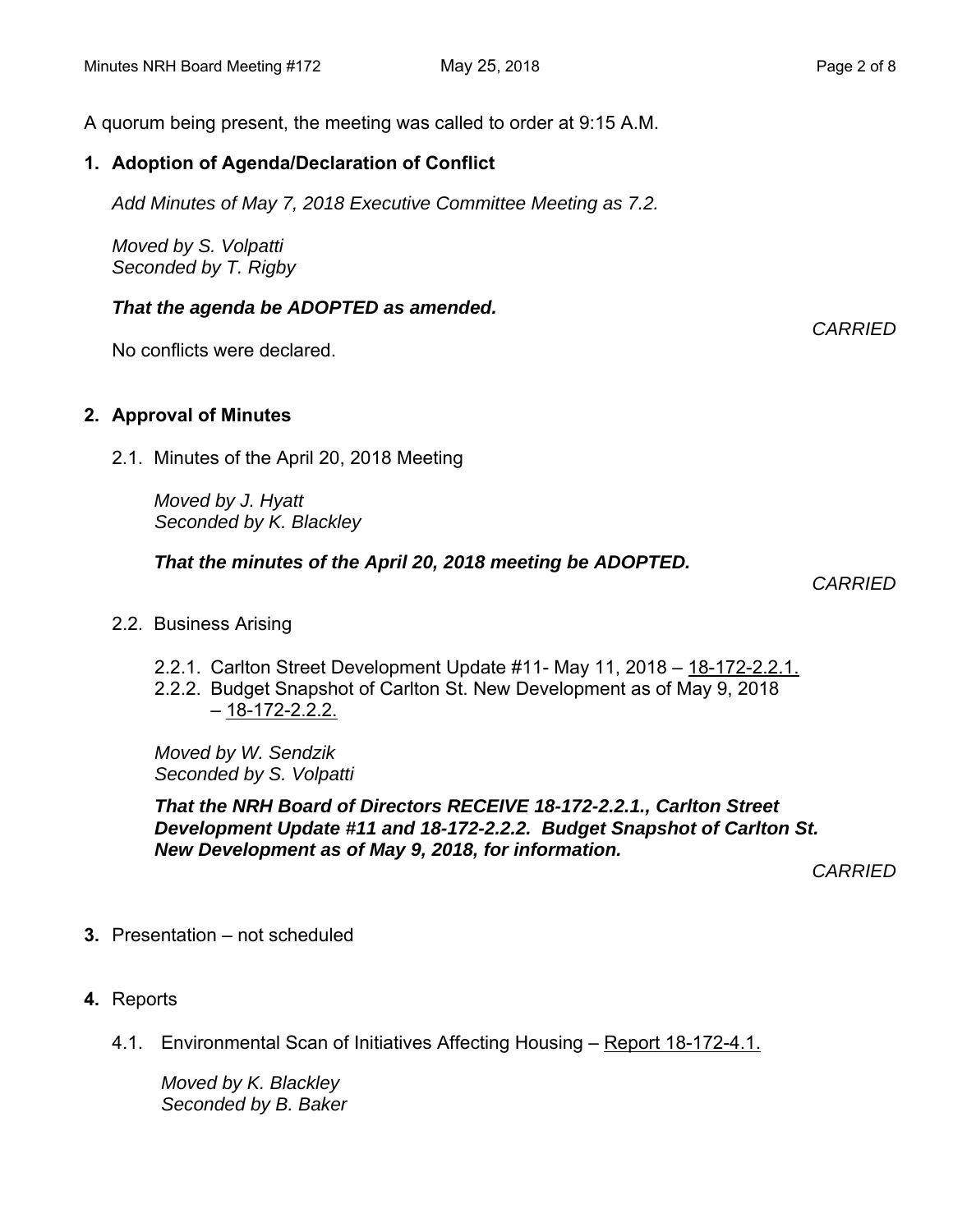*That the Niagara Regional Housing (NRH) Board of Directors RECEIVES report 18-172-4.1., Environmental Scan of Initiatives Affecting Housing, for information purposes.* 

*CARRIED* 

4.2. Strategic Plan Roadmap – Report 18-172-4.2.

*Moved by K. Blackley Seconded by B. Baker* 

- *1) That the Niagara Regional Housing Board of Directors RECEIVES the minutes of the Board Strategic Planning Session held in June 2016 (Appendix A) and the Staff Strategic Planning Session held in September 2016 (Appendix B)*
- *2) That the Niagara Regional Board of Directors RECEIVES the Niagara Regional Housing Strategic Plan Roadmap (Appendix C)*
- *3) That the Niagara Regional Housing Board of Directors DIRECTS staff to prepare a Draft Strategic and Business plan, in accordance with the approved Strategic and Business Plan Development Policy*
- *4) That a facilitated Strategic Planning Session for the Board be held by the end of August 2018.*

*CARRIED* 

*Action by: Chair/CEO* 

Staff was directed to EXTEND the 2016 Strategic Plan until the new plan is in place.

*A Home for All,* May 2018 was distributed.

4.3. Market Rents – Report 18-172-4.3.

 *Moved by P. Genier Seconded by B. Baker* 

*That the Niagara Regional Housing Board of Directors APPROVES the proposed 2018 Market Rents for the public housing units, effective December 1, 2018 as highlighted in Appendix "A"* 

*CARRIED*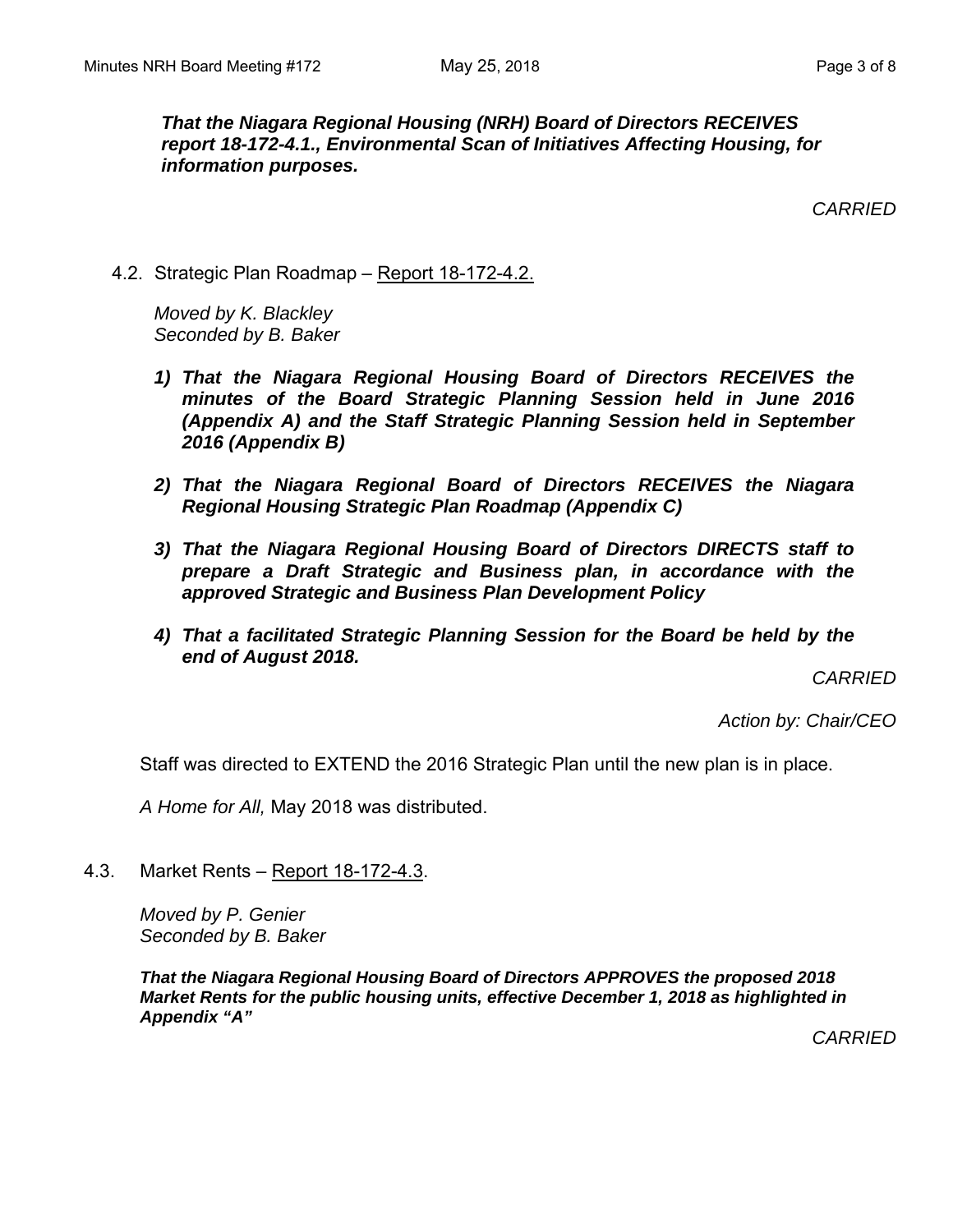#### 4.4. Collections – Report 18-172-4.4.

*Moved by J. Hyatt Seconded by S. Volpatti* 

#### *That the Niagara Regional Housing Board of Directors RECEIVES 18-172-4.4., Collections Report, for information.*

*CARRIED* 

Staff was requested to provide regular updates on how the new vender is working out – P. Grenier

Action by: Manager Housing Operations

4.5. Public Housing Eviction Prevention Policies – Report 18-172-4.5.

*Moved by T. Rigby Seconded by K. Blackley* 

*That the Board of Directors RECEIVES report 18-172-4.5., Public Housing Eviction Prevention Policies, for information purposes.* 

*CARRIED* 

4.6. Quarterly Report to Council January-March 2018 – Report 18-172-4.6.

*Moved by S. Volpatti Seconded by P. Grenier* 

*That Niagara Regional Housing Quarterly Report January 1 to March 31, 2018 be APPROVED and FORWARDED to the Public Health and Social Services Committee and subsequently to Regional and Municipal Councils for information, and; That, the wait time chart be added to this report.* 

*CARRIED* 

Staff advised that approximately 500 households on the waiting list are in receipt of Housing Allowance funding.

Staff Directions: Add Wait time page to Quarterly Report before it goes to Council – S. Volpatti Do press release after each Quarterly report noting a few successes and challenges – W. Sendzik

Action by: W. Thompson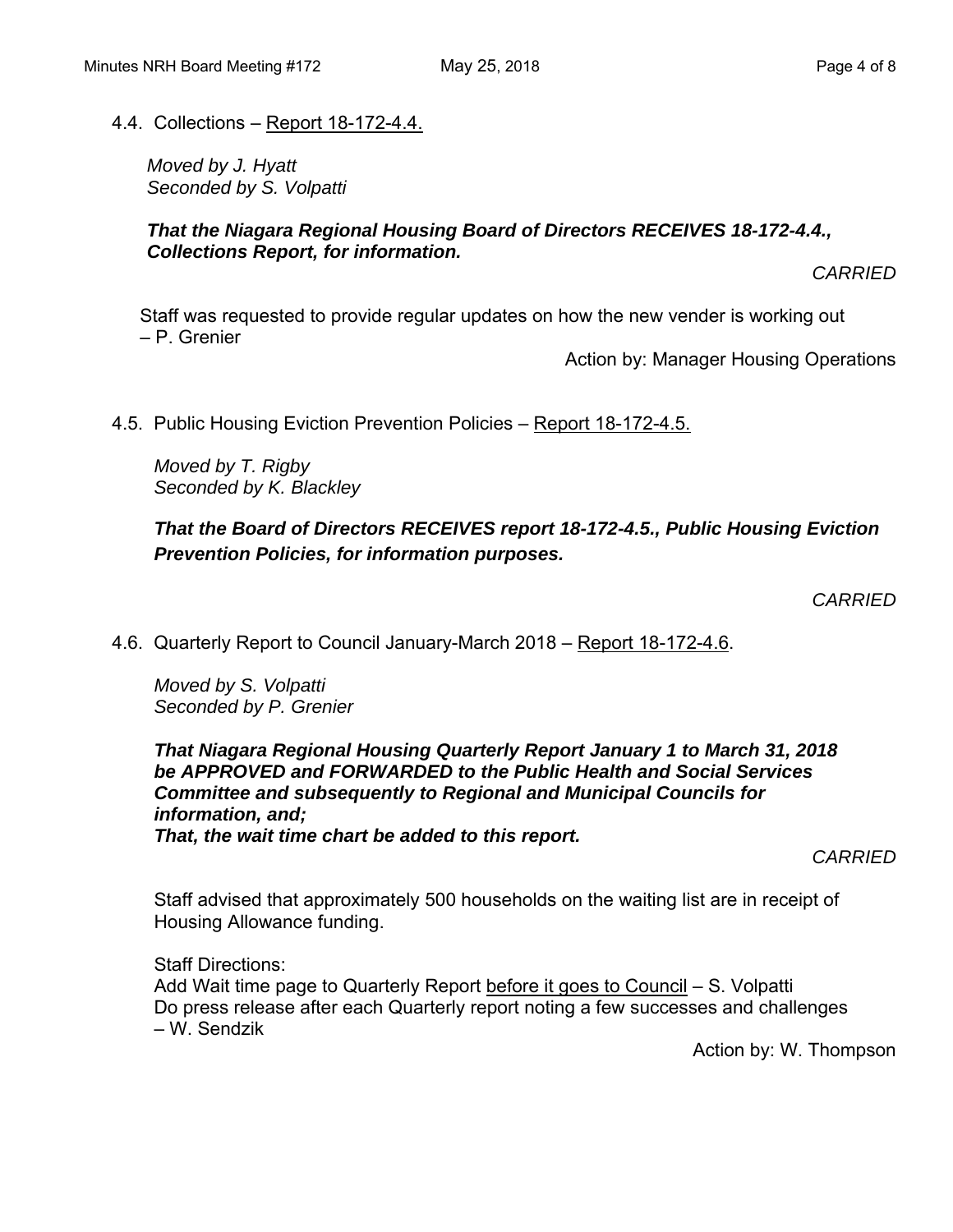4.7. Welcome Home Niagara Homeownership Program Update – Report 18-172-4.7.

*Moved by T. Rigby Seconded by S. Volpatti* 

*That the Niagara Regional Housing Board of Directors APPROVES recommended changes to the mortgage postponement process to include:* 

- *1. The agreement to postpone to a new mortgage, provided the amount is equal to or less than the original loan amount at time of purchase unless funds are being used to make improvements to the house.*
- *2. Homeowners wishing a postponement of their mortgage to an increased loan amount must provide a current appraisal of the home in order to determine fair market value. Valuations provided through lender refinancing may be acceptable by NRH if it is satisfied that it provides a reasonably accurate assessment of the fair market value of the home. In the event of an uncertainty in value, NRH may obtain its own appraisal, the cost of which would be borne by NRH.*

*CARRIED* 

**5.** New Business

There was no new business

- 6. Chief Executive Officers Report
	- 6.1. Financial Statements as at March 31, 2018

*Moved by K. Blackley Seconded by S. Volpatti* 

*That the NRH Board of Directors APPROVE the Financial Statements as at March 31, 2018.* 

*CARRIED* 

- 7. Committee/Advisory Group Meeting Minutes
	- 7.1. Tenant Advisory Group (TAG) February 18, 2018 Minutes 18-172-7.1.
	- 7.2. Executive Committee Minutes of May 7, 2018 18-172-7.2.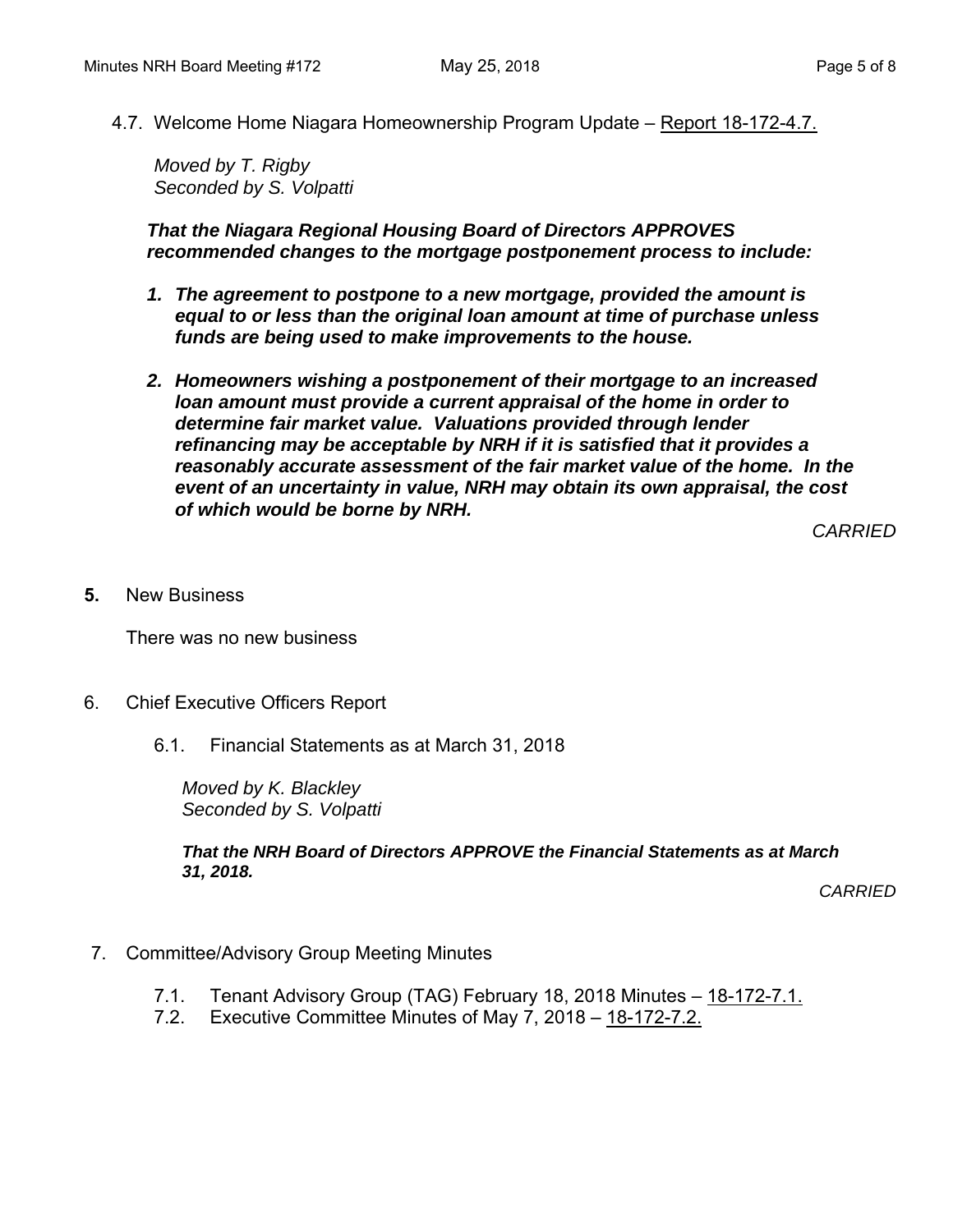*Moved by J. Hyatt Seconded by K. Blackley*

#### *That the NRH Board of Directors RECEIVE the minutes of the February 18, 2018, Tenant Advisory Group meeting and the May 7, 2018 Minutes of the Executive Committee meeting, for information.*

*CARRIED* 

- 8. For Information
	- 8.1. Memo dated April 30, 2018, to NRH Interim CEO and Chair from Commissioner Community Services re: Engagement of NRH Board - 18-172-8.1.

*Moved by B. Baker Seconded by T. Rigby* 

#### *That the NRH Board of Directors RECEIVE item 18-172-8.1., a Memo dated April 30, 2018, to NRH Interim CEO and Chair from Commissioner Community Services re: Engagement of NRH Board, for information.*

*CARRIED* 

A lengthily discussion ensued regarding the Ernst and Young (E&Y) Report:

- A. Jugley & Mayor Easton met with Dr. Conteh who had issues with E&Y data, he recommends substantiation or verification of the methodology and processes surrounding E &Y's data gathering, analysis and interpretation.
- There was no Consultation with NRH Board or Housing Providers
- Housing crisis is across the Province
- NRH is seen as one of best models in Province; why change
- A. Jugley writing analysis of model, open to input, it was suggested that she contact K. Goka, P. O'Neill and J. Osczypko for comment
- The Board to have a discussion session regarding the E&Y report and bring back any questions that would pertain to Community Services
- 9. Other Business

There was no other business.

10. Closed Session – 11:00 A.M.

Moved by P. Grenier Seconded by S. Volpatti

That Carlton St. litigation be added to the Closed Session Agenda.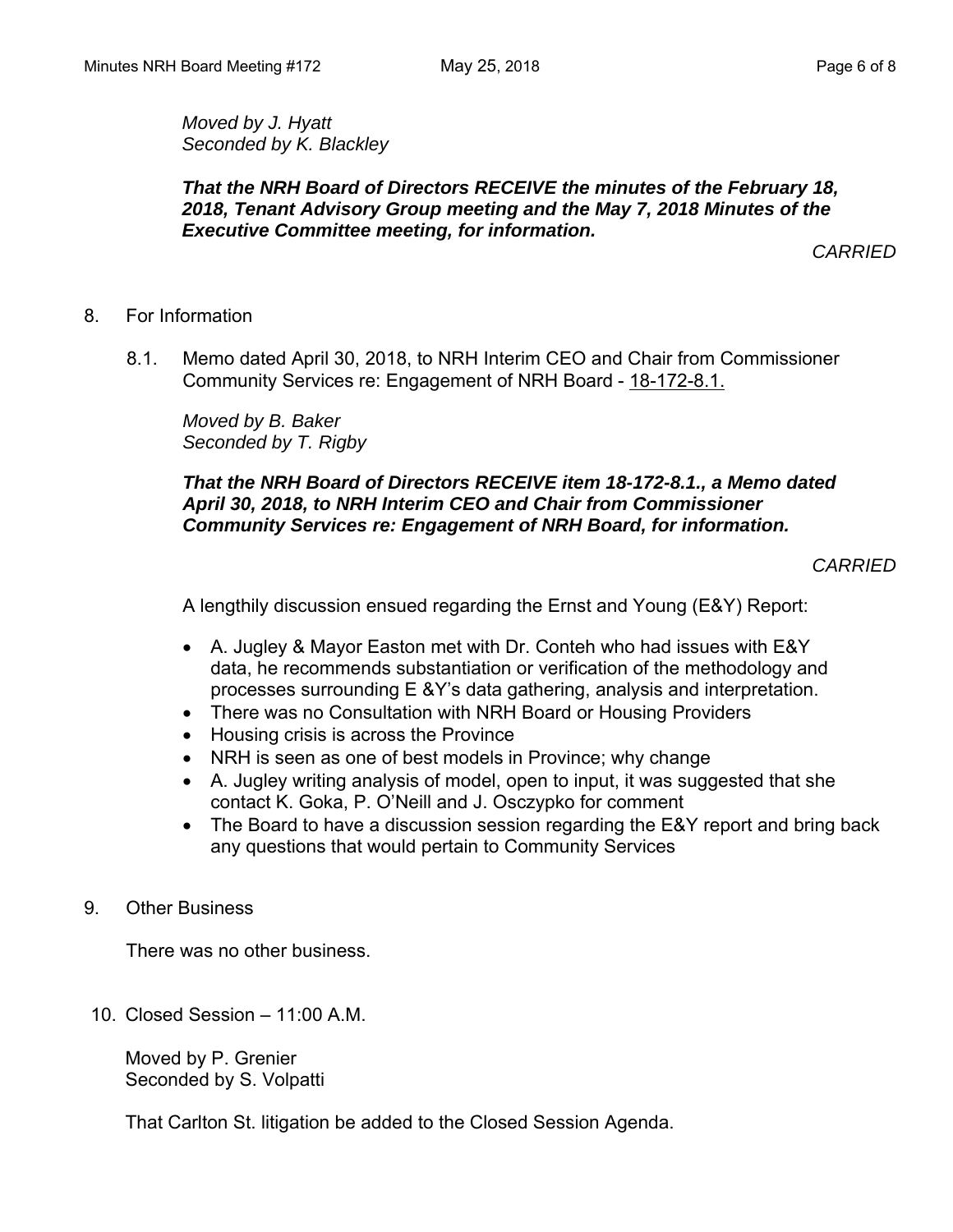With the exception of the Interim CEO and EA all others left the meeting.

 $10a$ *Moved by K. Blackley Seconded by W. Sendzik* 

*That the NRH Board of Directors MOVE INTO closed session to receive information of a confidential nature regarding litigation or potential litigation, including matters before administrative tribunals, affecting the municipality or local board – Stamford Kiwanis Update, Carlton St. Litigation Update and regarding personal matters about identifiable individuals including municipal or local board employees – Nominations Committee Recommendation, Staffing & CEO Recruitment.* 

*CARRIED* 

- 10.1. Stamford Kiwanis Update
- 10.2. Nominations Committee Recommendation IC 18-172-10.2.
- 10.3. Staffing Update
- 10.4. CEO Recruitment Update
- 10.5 Carlton St. Litigation Update

 $10 b$ 11:14 A.M. *Moved by T. Rigby Seconded by P. Grenier* 

#### *That the NRH Board of Directors RISE with report.*

*CARRIED* 

10.c. *Moved by T. Rigby Seconded by P. Grenier* 

*That the Chair and Interim CEO EXECUTE Directions provided in Closed Session; and, That report IC 18-172-10.2., Nominations Committee Recommendation, be RECEIVED and the recommendations contained therein be APPROVED.*

*CARRIED* 

11. Next Meeting

Friday, June 15, 2018 at 9:00 A.M. NRH Board Room Campbell East, 3rd floor 1815 Sir Isaac Brock Way Thorold, ON